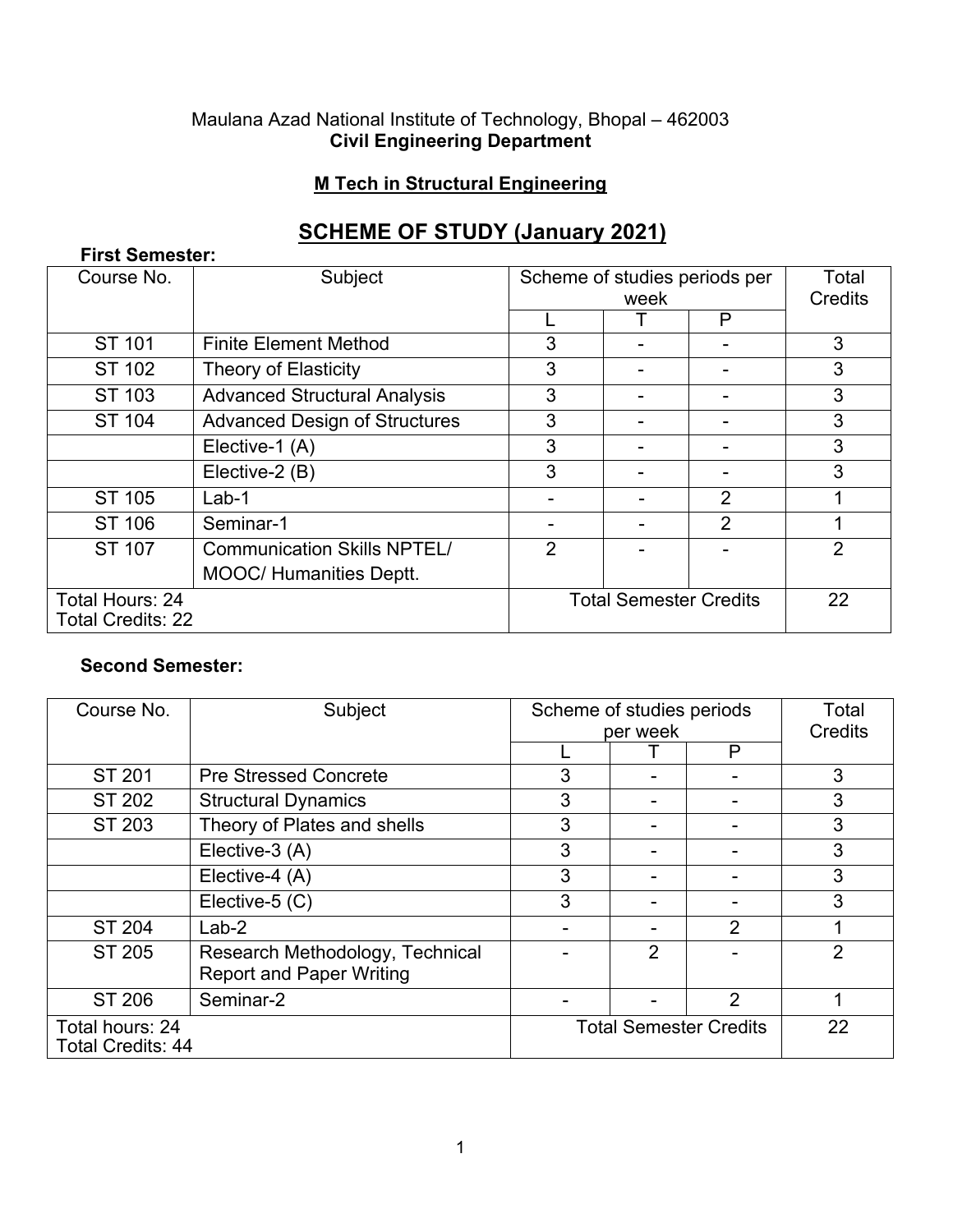### **Third Semester:**

| Course No.                                  | Subject                     | Scheme of studies periods<br>per week |  | Total<br><b>Credits</b> |    |
|---------------------------------------------|-----------------------------|---------------------------------------|--|-------------------------|----|
|                                             |                             |                                       |  |                         |    |
| ST 301                                      | <b>Dissertation Phase-1</b> | $\overline{\phantom{a}}$              |  | າດ                      | 16 |
| Total hours: 32<br><b>Total Credits: 60</b> |                             | <b>Total Semester Credits</b>         |  |                         | 16 |

#### **Fourth Semester:**

| Course No.                                  | Subject                     |                               | Scheme of studies periods<br>per week |    | Total<br>Credits |
|---------------------------------------------|-----------------------------|-------------------------------|---------------------------------------|----|------------------|
|                                             |                             |                               |                                       |    |                  |
| ST 401                                      | <b>Dissertation Phase-2</b> |                               |                                       | 4U |                  |
| Total hours: 40<br><b>Total Credits: 80</b> |                             | <b>Total Semester Credits</b> |                                       |    | 20               |